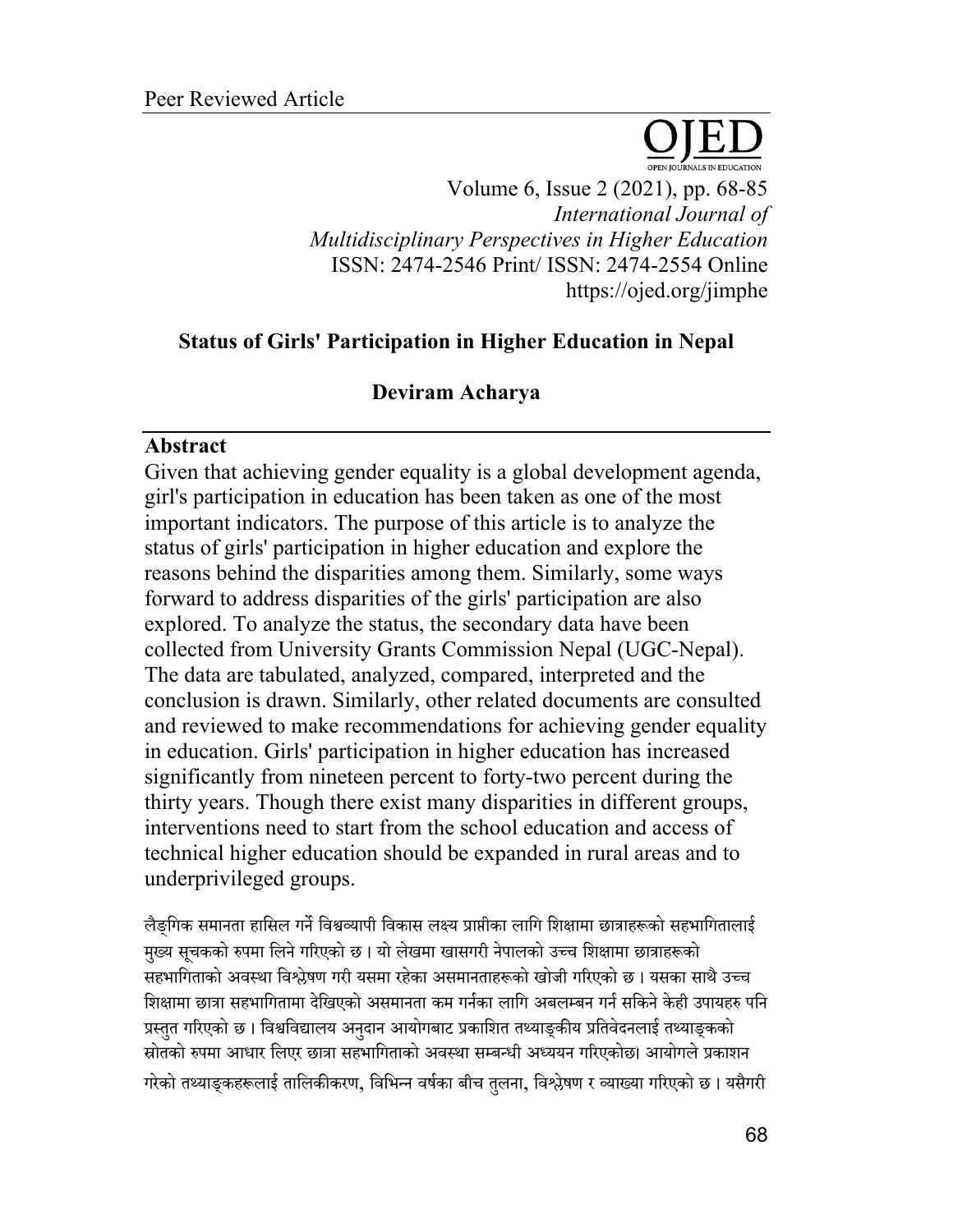विषयसँग सम्बन्धित अन्य विभिन्न सामग्रीहरूको सहायताले उच्च शिक्षामा लैङगिक समानता हासिल गर्ने उपायहरू खोजी गरिएको छ । विगतको तीस वर्षमा उच्च शिक्षामा छात्रा सहभागिता उन्नाइस प्रतिशतबाट बढेर बयालिस पुगेको छ । यद्यपी विभिन्न समुहहरूका बीचमा थुप्रै असमानताहरू विद्यमान छन । छात्राहरूको भर्नादर साधारण विषयहरूमा बढी छ । यस्तो असमानता कम गर्दै प्राविधिक उच्च शिक्षामा समेत छात्रा सहभागिता वृद्धि गर्न विद्यालय शिक्षादेखि नै छात्र र छात्राको समान सहभागिता र सिकाइमा ध्यान दिनुपर्छ । साथै ग्रामीण क्षेत्रमा समेत पहुँचको विस्तार गर्नु आवश्यक देखिन्छ ।

**Keywords**: Girls' participation, gender, education, equality, empowerment

#### **Introduction**

Only the percentage of girls' enrollment is not a sufficient criterion for ensuring gender equality in education. Girls' participation in school education in Nepal is satisfactory as a whole; however, a number of disparities can be seen among the rural-urban, community and institutional schools, provinces (Karnali, Bagmati, and Province two), privileged and underprivileged castes, and Hill and Terai dwellers. Likewise, girls' learning achievement in the School Education Examination-SEE (end of grade X) is very low compared to the boys. The achievement level of SEE determines the subject to study in grade XI. Likewise, subjects studied in grade XI and XII determine the higher education opportunities and enrollment. Students who obtain C+ grade in Mathematics and Science subjects can get enrolled in science stream in grade XI and those who study science in grade XI and XII, can get enrolled in technical higher education and other streams as well. Thus, the girls' participation in technical higher education is quite lower than that of the boys (University Grants Commission Nepal, 2020). It indicates that girls' enrollment in higher education with low levels of academic achievement affects their performance in higher education and the subject studied in higher education affects employability opportunity.

Gender equality is a core development objective of the global society. All-round development of any country is not possible without achieving gender equality in each sector of development like health, education, economic opportunities, earnings, productivity, and representation in governance with voice. The World Development Report 2012 entitled 'Gender Equality and Development' has also stated that economic and social development is not enough to decrease all gender disparities among the different groups, especially the poor, marginalized, disable, disadvantaged, and dwellers of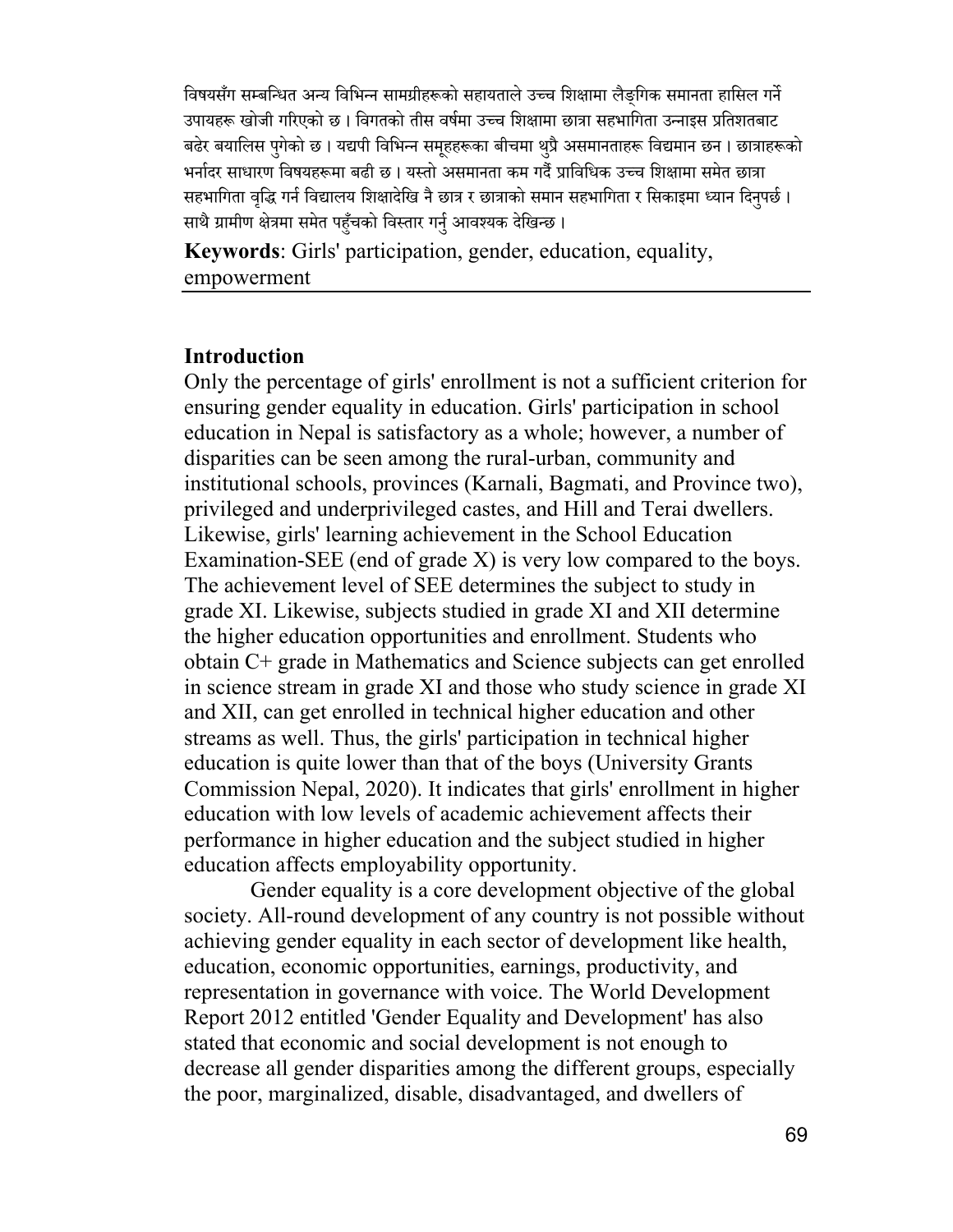remote areas (World Bank, 2011). Gender equality impacts not only at the personal and family level but also at society and the global community level. To achieve gender equality and girl's empowerment, education is the most powerful means. But only counting the percentage of a girl's enrollment in education does not transform the real gender equality. Indeed, inclusive and quality education could leverage empowerment in all aspects of gender equality. Empowering the girls in each sector of the society to enhance the individual capability is important (Sen, 1999 ), which is not possible without the quality education.

The total girls' participation in higher education is about 52 percent in 2018/19 but the participation in technical higher education is only 38 percent (UGC, 2020). The subject of medicine has a high percentage of girl's participation (61%) and agriculture and engineering have low enrollment, i.e. 1.2 % and 2.1% respectively. Subjects studied in higher education can limit or expand job opportunity, income, and empowerment as a whole. The role of education to empower girls and gender equality is multidimensional. Gender equality of education can contribute to multiple areas of women empowerment like more earnings and standards of living, reduction of the rate of child marriage, increase in quality childbearing, fertility and population growth, better health, nutrition and well-being, decision making, social capital, and quality of life (World Bank, 2018). Moreover, the low educational attainment and learning for girls have a negative impact not only on girls but also on the children and household. The purpose of this paper is to ascertain the girls' participation in higher education and gender equality. Specifically, the paper focused on finding out the girls' participation in technical education, gender parity index, and future direction of the girls' education.

#### **Method**

This paper is prepared using secondary data published by University Grants Commission-UGC Nepal. It has developed the Higher Education Management Information System (HEMIS) and published the report annually. The researcher has collected the HEMIS report from UGC Nepal website and by visiting the UGC library to find out the additional information and HEMIS which was not in the website. HEMIS data has been categorized, tabulated, summarized, analyzed, interpreted, and described to meet the objectives of this study. The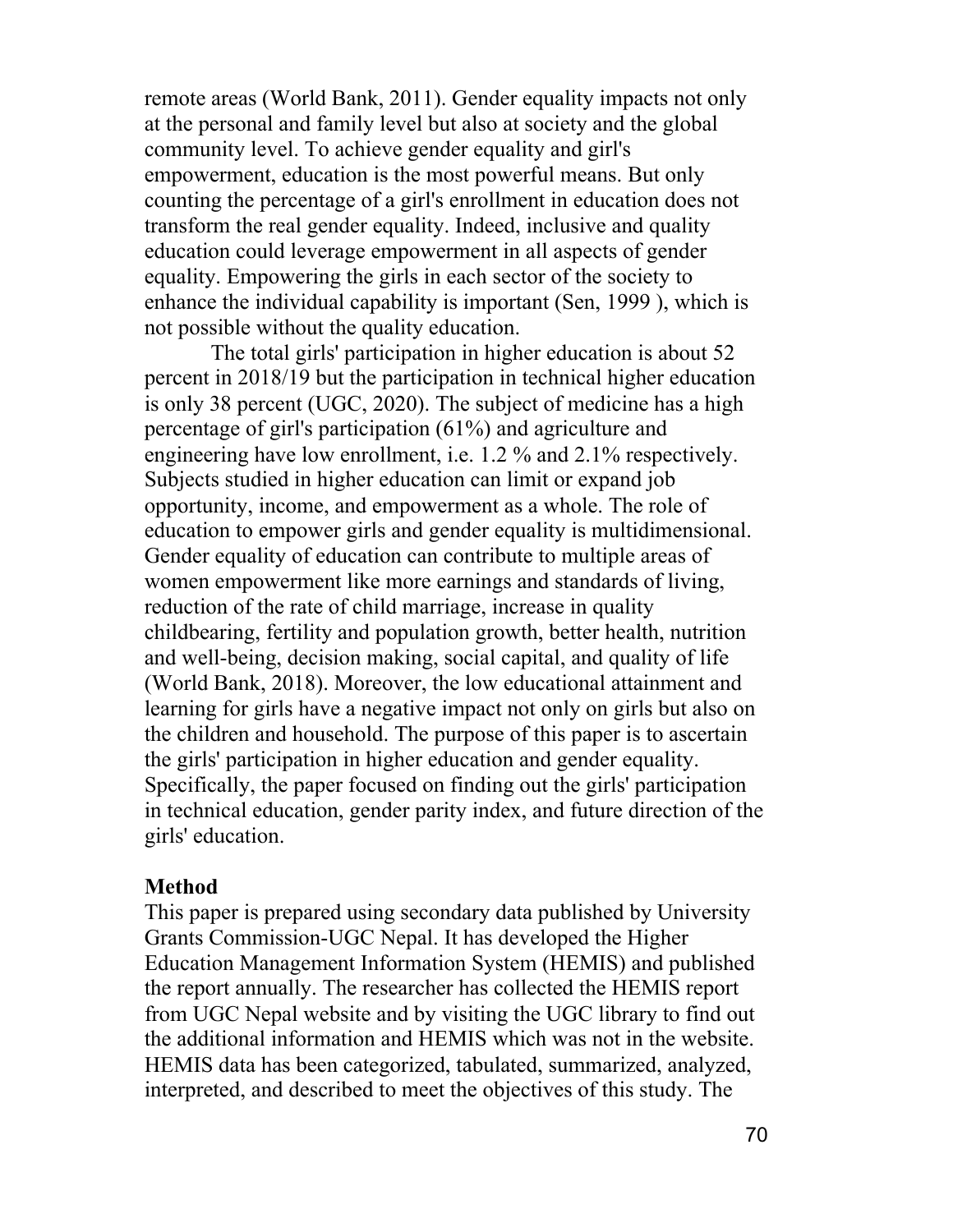table and graphs mentioned in this paper are prepared by researchers using the data mentioned in the UGC report. To find out girls' enrollment trends, HEMIS reports, from 2010/11 to 2018/19, were reviewed and analyzed. Similarly, other relevant literature, different universities' websites, journal papers, and documents were also reviewed.

#### **History of Nepali higher education**

Increasing the number of higher education institutions in Nepal, the enrollment rate of higher education has also been increased simultaneously. The history of higher education has not been so long in Nepal. It was started along with the establishment of Tri-Chandra College in 1918. About 40 years later, Tribhuvan University was established in 1959 and Nepal Sanskrit University was established after 27 years again in 1986. This indicates that in the span of 70 years, there was slow development of higher education.

The political system of Nepal changed in 1990. Then after the establishment of higher education institutions took rapid pace. There were only two universities in 1990, currently there are eleven universities, six medical academies and 1432 higher education institutions providing higher education in 2020 (UGC Report, 2020). After Nepal entered into the federal political system with seven provinces, opening of new universities and medical academies by the provincial and federal governments is taking place simultaneously. The Gandaki provincial government has established its own university and the Bagmati provincial government is in the process. Federal government has also announced the establishment of new universities in the annual policy of the government. It indicates that the number of higher education institutions, in Nepal, is going to increase in the future.

The girls' participation in higher education has also increased with the higher education institutions. After 29 years of establishment of Tri-Chandra College, only four girls were enrolled in 1947 (Sharma, 2001). Similarly, only two percent of females were literate in the 1950s (National Education Commission, 1992). Now the female literacy rate has reached 65 percent and total girls' enrollment in higher education reached 52 percent (National Planning Commission, 2020; UGC Nepal 2020). The Government of Nepal has implemented various interventions to increase girls' participation in education. Various kinds of scholarships are in place to ensure the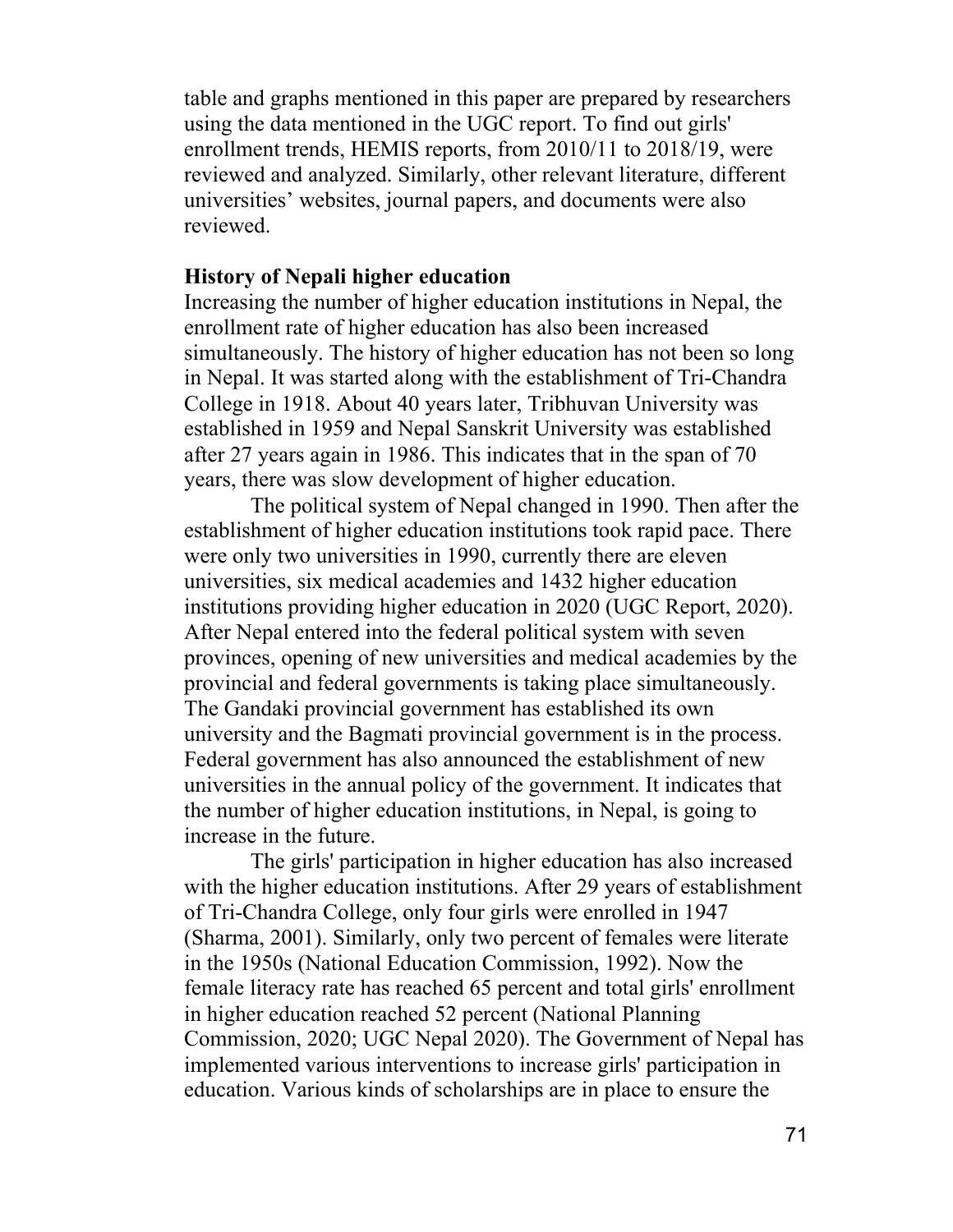girls' access to education. To participate in higher education, there are no visible obstacles to girls but socio-cultural factors are responsible for it. When the level increases, then the female participation will decrease. So, more females are enrolled in bachelor level than the master's level.

#### **Status of higher education institutions**

In Nepal, students start higher education after completing grade XII. Students choose the subject in grade XII as per their interest and the performance in the grade ten examination. The higher education institutions of Nepal offer courses to the students based on their previous study and performance in grade XII. Similarly, the access to higher education institutions all over the country is not equal. Higher education institutions offering technical education like engineering, agriculture, forestry, and medicine are located in the urban areas and institutions located in a rural area offer only general education such as education, management, and social science.

Tribhuvan University (TU) is the oldest university and it has a high number of colleges and students. According to the University Grants Commission Nepal-UGC (2020), out of 1432 higher education campuses, TU has 1141 campuses (80%). Similarly, around 76 percent of students are enrolled in campuses under TU and the rest 24 percent are enrolled in other universities and medical academies.

Most of the higher education institutions are centralized in Bagmati province and urban areas. There is also a trend to establish provincial universities in urban areas. It limits the access to higher education for underprivileged and disadvantaged girls and other people from the rural area. Figure 1 presented below shows the distribution of province-wise higher education institutions in Nepal.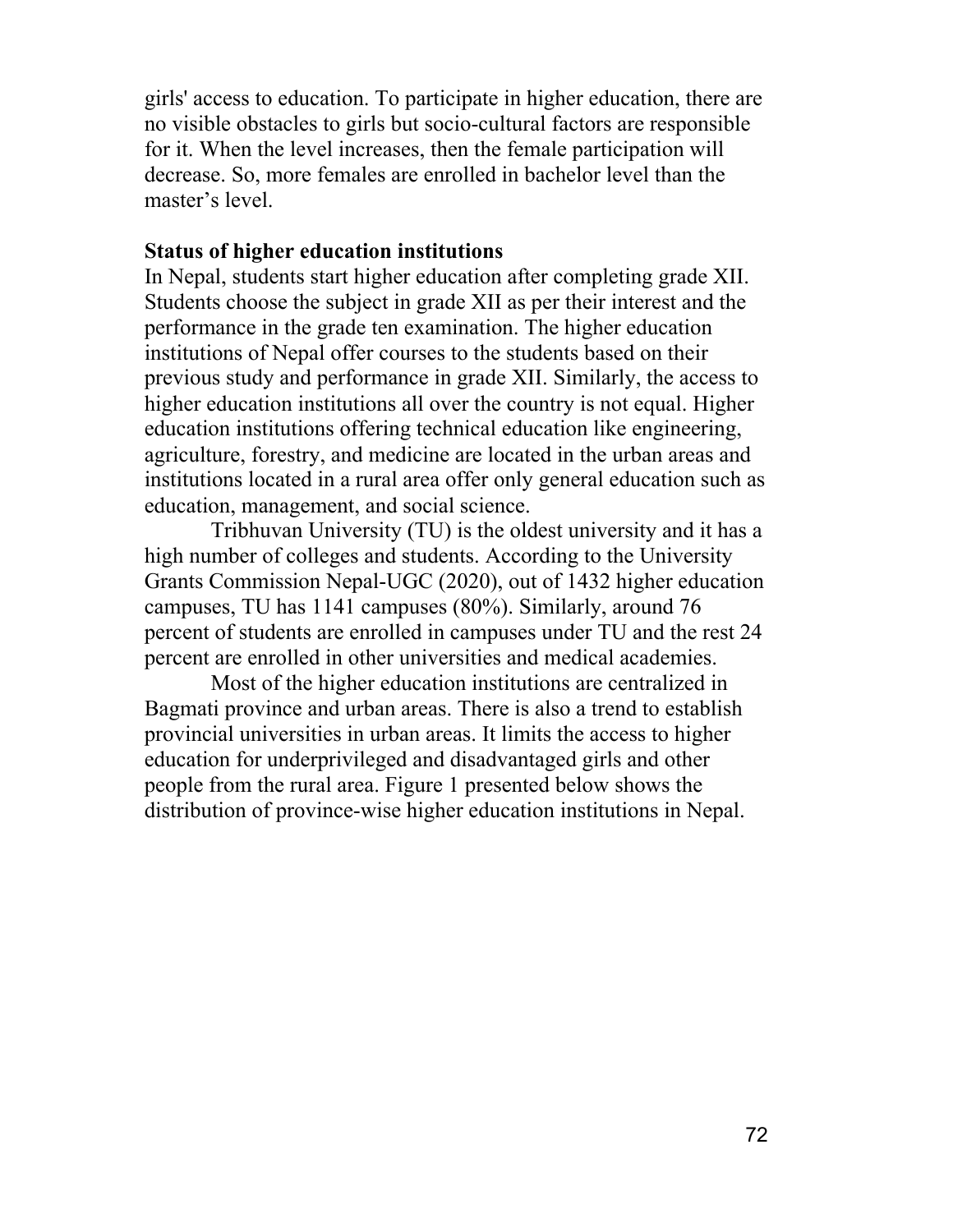**Figure 1**: *Province-wise Distribution of Higher Education Institutions* (Data source: UGC Nepal 2020)



The higher education institutions located in Nepal presented in figure1 shows the significant disparity in the distribution of higher education institutions. Bagmati province has the highest number of HEIs, whereas Karnali province has the lowest. Karnali and Sudurpaschim have more rural areas and a low level of human development index. Similarly, poorer and underprivileged people live in those provinces and province two as well. Most of the HEIs in these provinces provide general education. The distribution itself creates gender inequality in access and then in quality. There are three types of higher education institutions, providing higher education in Nepal like constituent, private, and community. Private (privately funded for-profit) institutions are more expensive than community and the community campuses are more expensive than constituents. Only 10.27 percent of HEI's are constituent and 52.16 percent of them are private. Again, more (170 out of 538) community campuses are in the Bagmati province. Private campuses are located in urban areas providing better higher education than communities located in rural areas. The unequal distribution of HEIs has historically existed and the HEIs are focused only on the people who live in urban areas with high socio-economic status (National Education Commission Report,1992, 2018). The HEIs distribution has created inequality to the access in higher education.

### **Findings**

The findings are presented in tables and charts. Based on the data tabulation, summary and analysis, interpretation has been also included. In-depth analysis is presented under the discussion section.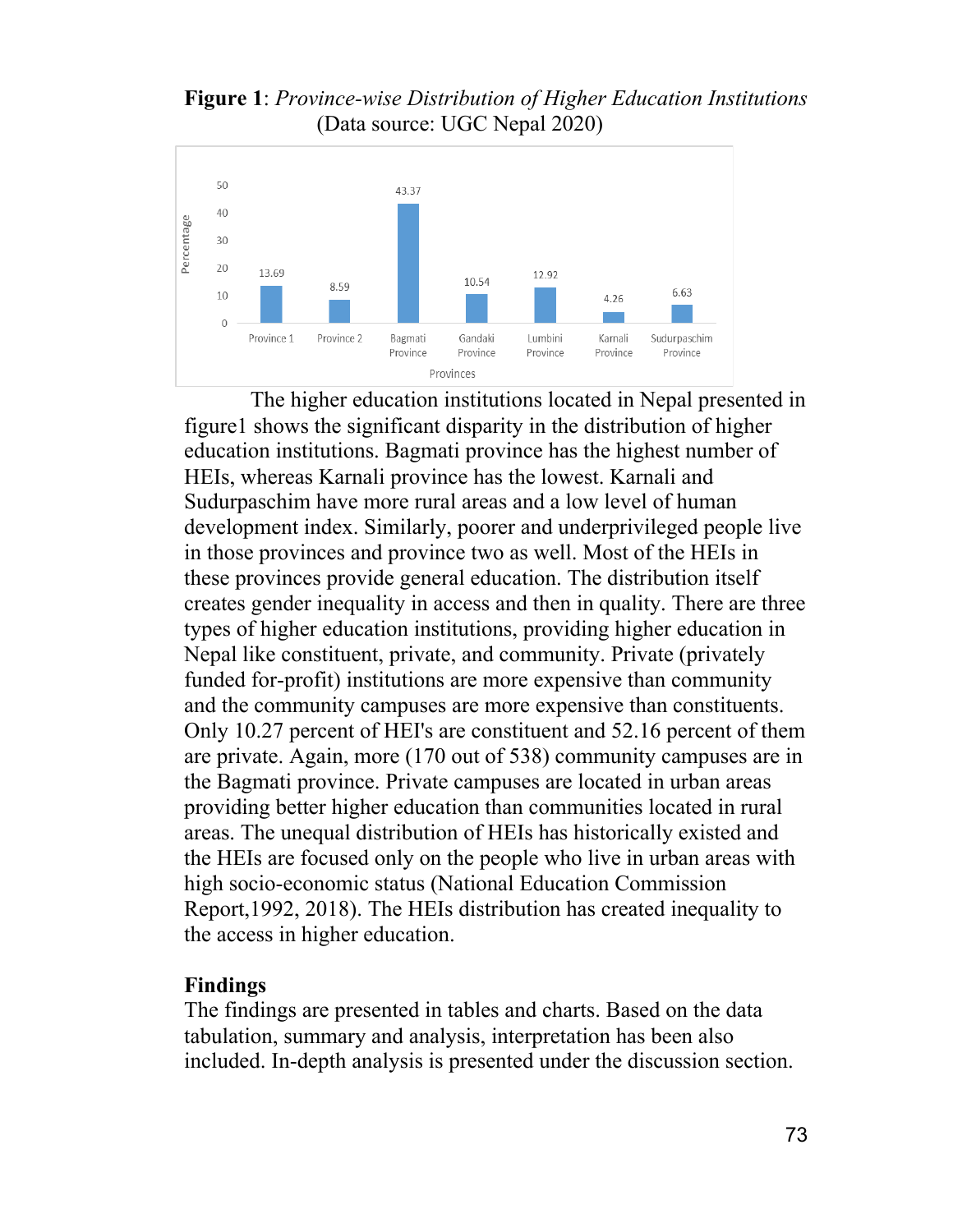# *Status of girl's enrollment*

Girls' enrollment trend in higher education changed over time. According to the National Education Commission (1992), the girls' enrolment was 23.34 percent in higher education out of 91826 students. In the academic year 2018/19, the overall girls' enrollment in higher education in Nepal was about 52 percent (UGC Report, 2018/19). The enrollment rate in the different subjects in higher education has not changed significantly over the eight years. Female participation in higher education as a whole, has significantly increased over the years. In the year 2011/12, there were 46% of females studying higher education and in the year 2018/19, it was 52% in total. The enrollment rate seems to be increasing only in general subjects but not in technical subjects compared to boys. Reviewing the historical data, it appears that female participation has increased. The increasing trend is presented in figure 2 below.



**Figure 2:** *Girls Enrollment Trends in Higher Education*

(Data Source: UGC Nepal)

The figure 2 presents girls' enrollment in higher education, which has increased significantly up to 2015, then it seems constant. According to the UGC Report (2010), female enrolment has sharply increased from 19 percent to 42 by 1980 to 2010. From the last five years, girls' share in higher education is more than fifty percent. But the trend in the different subject groups varies. The subject-wise enrollment of girls is presented in table 1 below.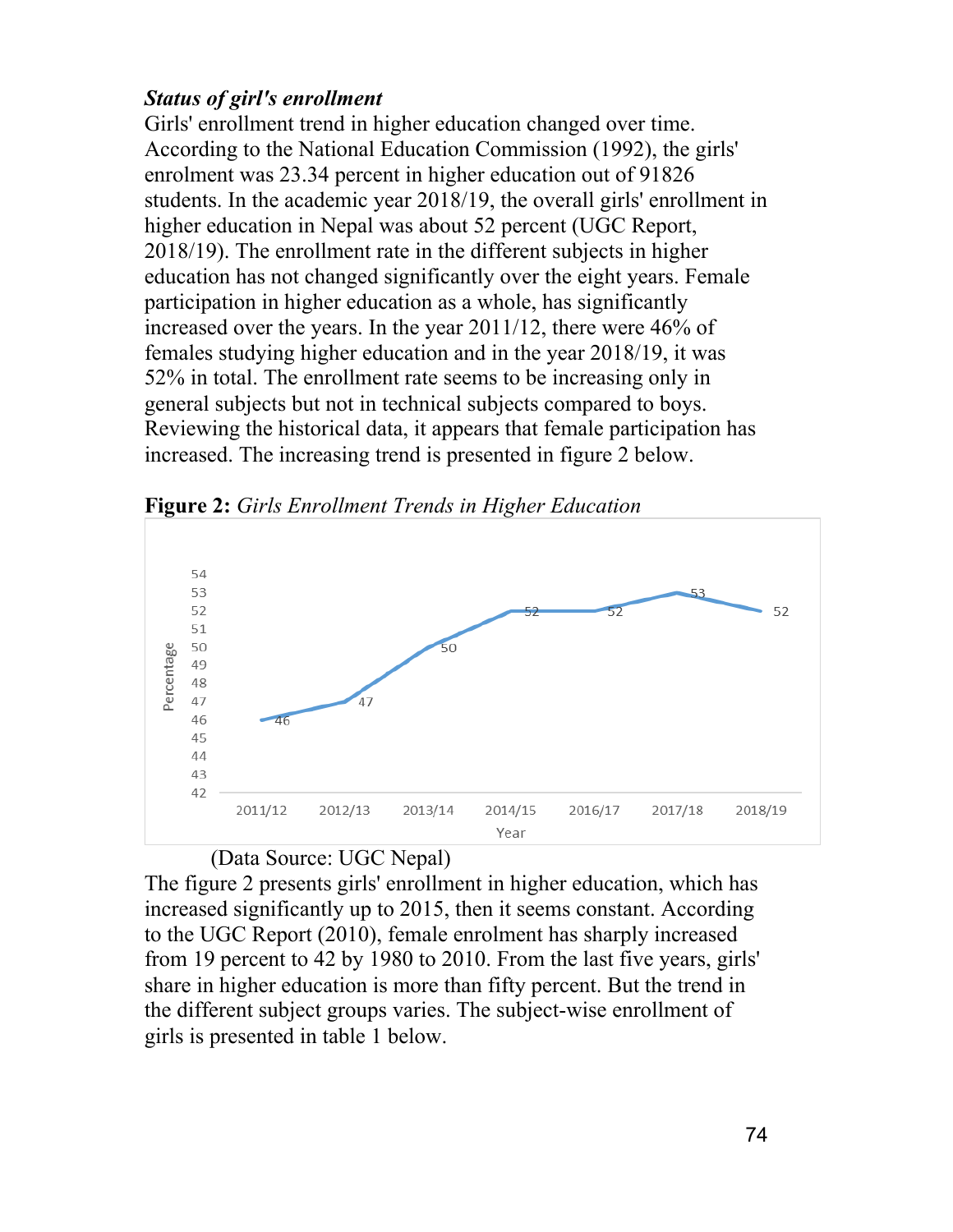| Faculty                      | 2011/12 |         | 2018/19 |            |
|------------------------------|---------|---------|---------|------------|
|                              | Female  | Female  | Female  | Female     |
|                              | percent | percent | percent | percentage |
|                              | age in  | age in  | age in  | in faculty |
|                              | total   | faculty | total   |            |
| Education                    | 38.6    | 51.4    | 21.1    | 63.7       |
| Management                   | 30.4    | 45.1    | 49.9    | 56.0       |
| Humanities & Social          | 19.7    | 44.5    | 10.7    | 50.8       |
| Science                      |         |         |         |            |
| Engineering                  | 2.4     | 21.7    | 2.1     | 16.9       |
| Science & Technology         | 2.5     | 26.4    | 5.8     | 36.1       |
| Medicine                     | 5.6     | 56.1    | 7.6     | 61.6       |
| <b>Agriculture</b> (Forestry | 0.1     | 13.4    | 1.2     | 37.5       |
| and Animal Science)          |         |         |         |            |
| Others (Law,                 | 0.6     | 21.9    | 1.7     | 35.2       |
| Buddhism, & Sanskrit)        |         |         |         |            |

**Table 1**: *Girls' participation in Different Faculties in Higher Education in Nepal*

(Data source: UGC, Report 2020)

According to table 1, the girls' participation has changed into the faculty. In the academic year 2011/12, the highest percentage of girls was enrolled in education. In the academic year 2018/19, it declined from 38 % to 21% in education and increased by 20 percent in management. Similarly, in subjects such as humanities and social science, the girls' participation also declined by 10 percent. While the total enrollment of girls in higher education has increased, it is not equal in each faculty. But the concern is that only changing the pattern and enrollment ratio in general and technical education has not significantly changed.

#### *Participation in general and technical education*

Different subjects teaching in Nepalese higher education institutions are mainly divided into two groups; general and technical education. The general education incorporates management, education, humanities, and social sciences, law, Sanskrit, and Buddhism. Similarly, technical education includes science and technology, engineering, medicine, forestry, agriculture, and ayurveda. General education is mainly designed to lead participants to a deeper understanding of a subject or group of subjects. Successful completion of these programs may or may not provide the participants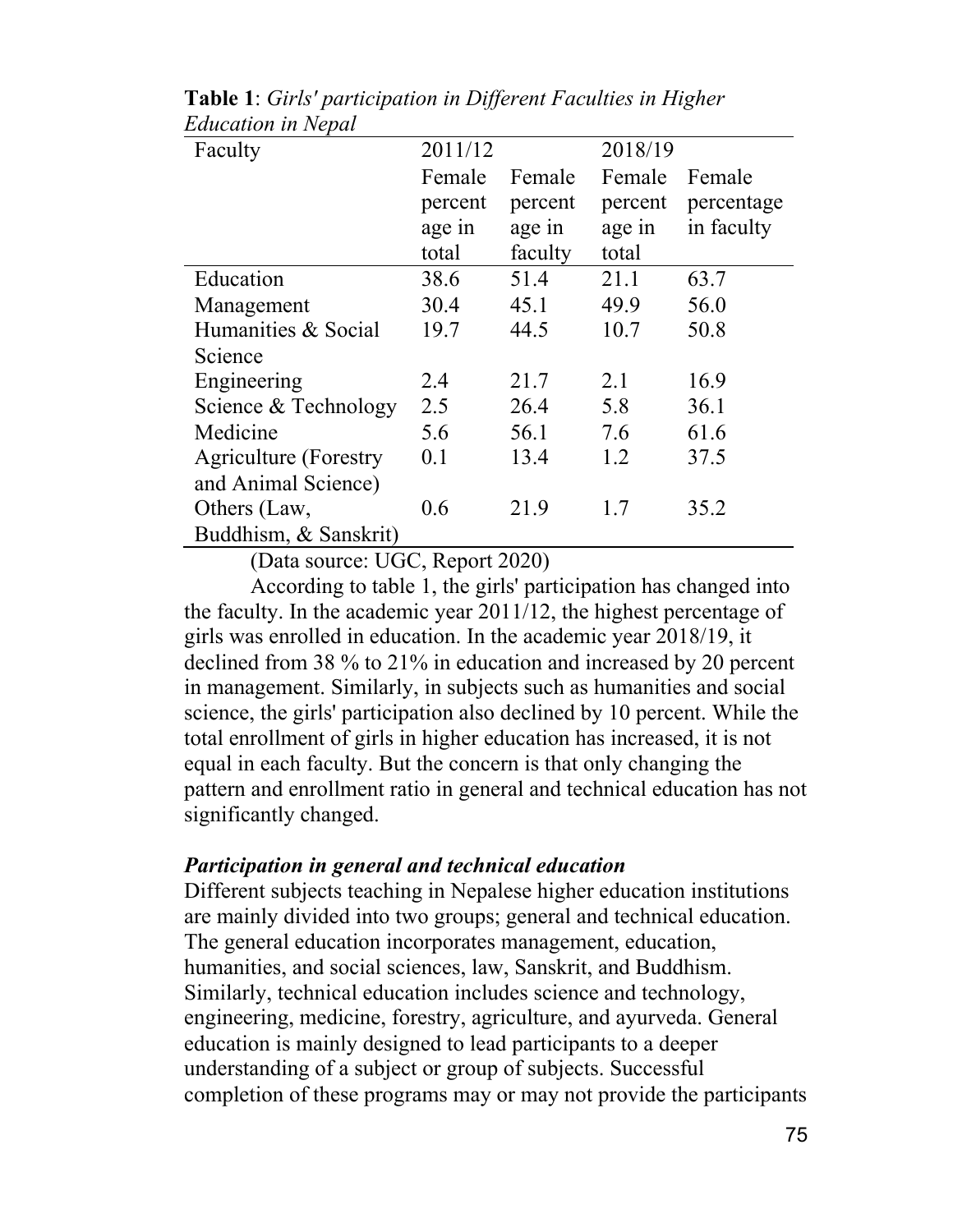with a labor market-relevant to their academic qualification. Education Commission Report (2018) stated that lack of the specific skills in general education the higher education produces a group of unemployable graduates. Technical education is mainly designed to lead participants to acquire practical knowledge and skills. Successful completion of such programs leads to a job market relevant to their vocational qualification (University Grants Commission, 2019). In general, technical education is only available in city areas and it is expensive in comparison to general education. Similarly, to get admission in technical education, students should pass the entrance exam and get a certain score at the end of school education. However, in general education, there is no entrance exam and strict criteria.

Technical education is job market-oriented and it has a high probability to get employment opportunities. The girls' participation in technical education is low compared to general education. Figure 3 below presents the girls' participation in technical and general education.



**Figure 3:** *Girls' Participation in General and Technical Education in Nepal*

(Data source: UGC Report, 2020).

As mentioned before, girls' participation has increased significantly. However, the girls' participation in technical education has not increased. As per the data presented in figure 3, the girls' participation trend has increased in the past nine years in general education by 13 percent and only seven percent in technical education. Participation in technical education mostly covers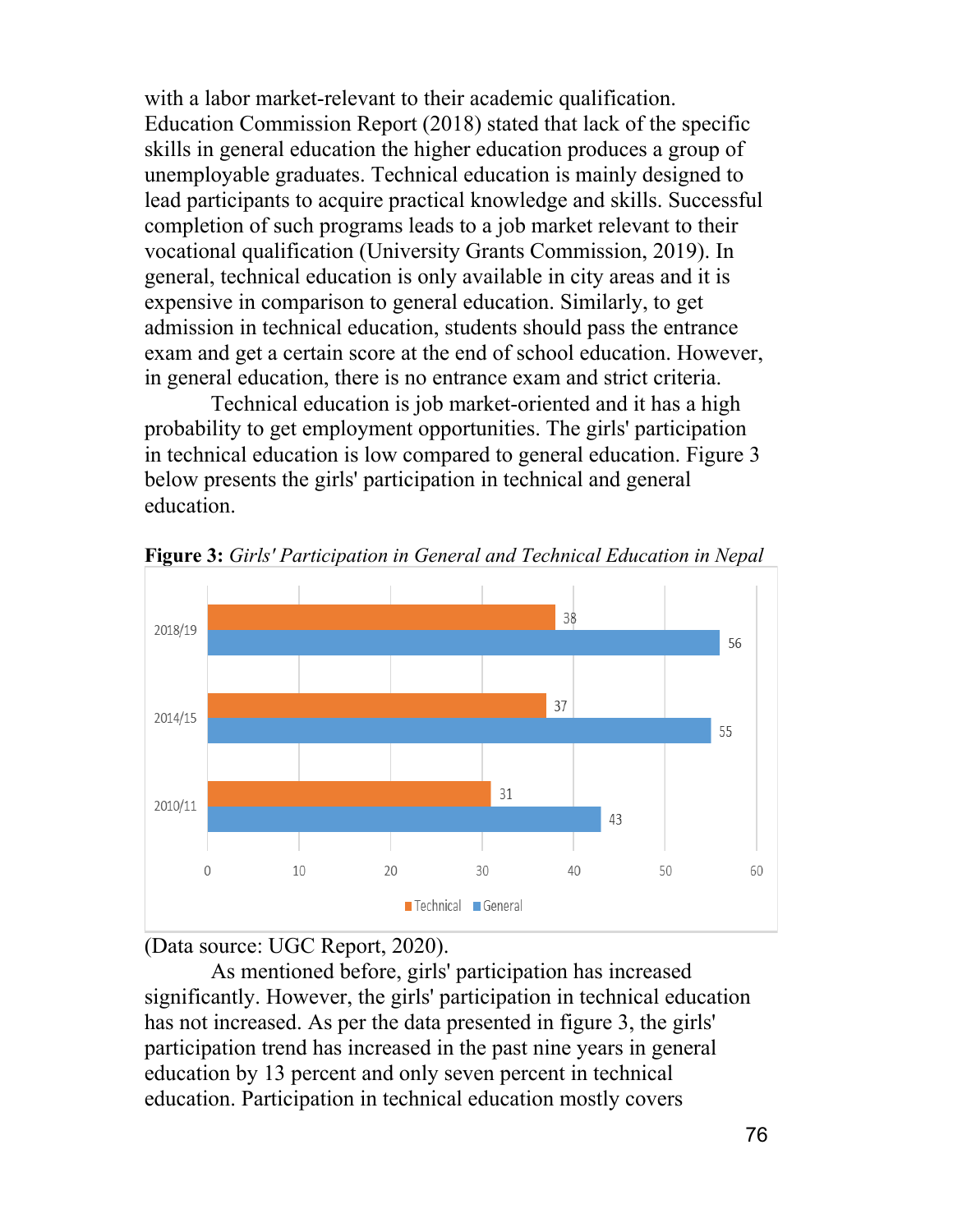medicine, especially nursing, where girls prefer and are encouraged to get enrolled in nursing. In the academic year 2018/19, there was enrollment of 61.56 percent of girls in medicine in contrast to engineering by only 17 percent (UGC, 2020). The data indicates that the girls' participation has increased in general education which has less job opportunity and income as well as long-term empowerment and social justice. According to the data about girls' enrollment in different disciplines only 6 percent of girls enrolled in science and technology and two percent enrolled in engineering which shows that the low level of girls' participation in technical education limits economic empowerment.

### *Gender Parity Index*

Gender Parity Index (GPI) is the most important indicator used to measure the participation of girls in education. GPI is a ratio of male and female students obtained by dividing the number of females over the number of males at a certain level of education (Tienxhi, 2017). GPI value 1 indicates parity between sexes. GPI less than 1 indicates a disparity in favor of boys and greater than 1 indicates a disparity in favor of girls. According to UNESCO (2012a), a GPI ratio 0.97-1.03 indicates that gender parity has been achieved. In 2018/19, the GPI in higher education in Nepal is 1.09, which indicates that enrollment of girls is higher than the boys. The girls' enrollment is higher in only Bachelor and Post Graduate Diploma levels. While the education level increases, the GPI value seems to be decreasing, whereas the highest GPI in Bachelor level is 1.15. The figure 4 below presents the GPI in different subjects in the year 2018/19.

**Figure 4:** *Gender Parity Index in Different Subject in Nepali Higher Education*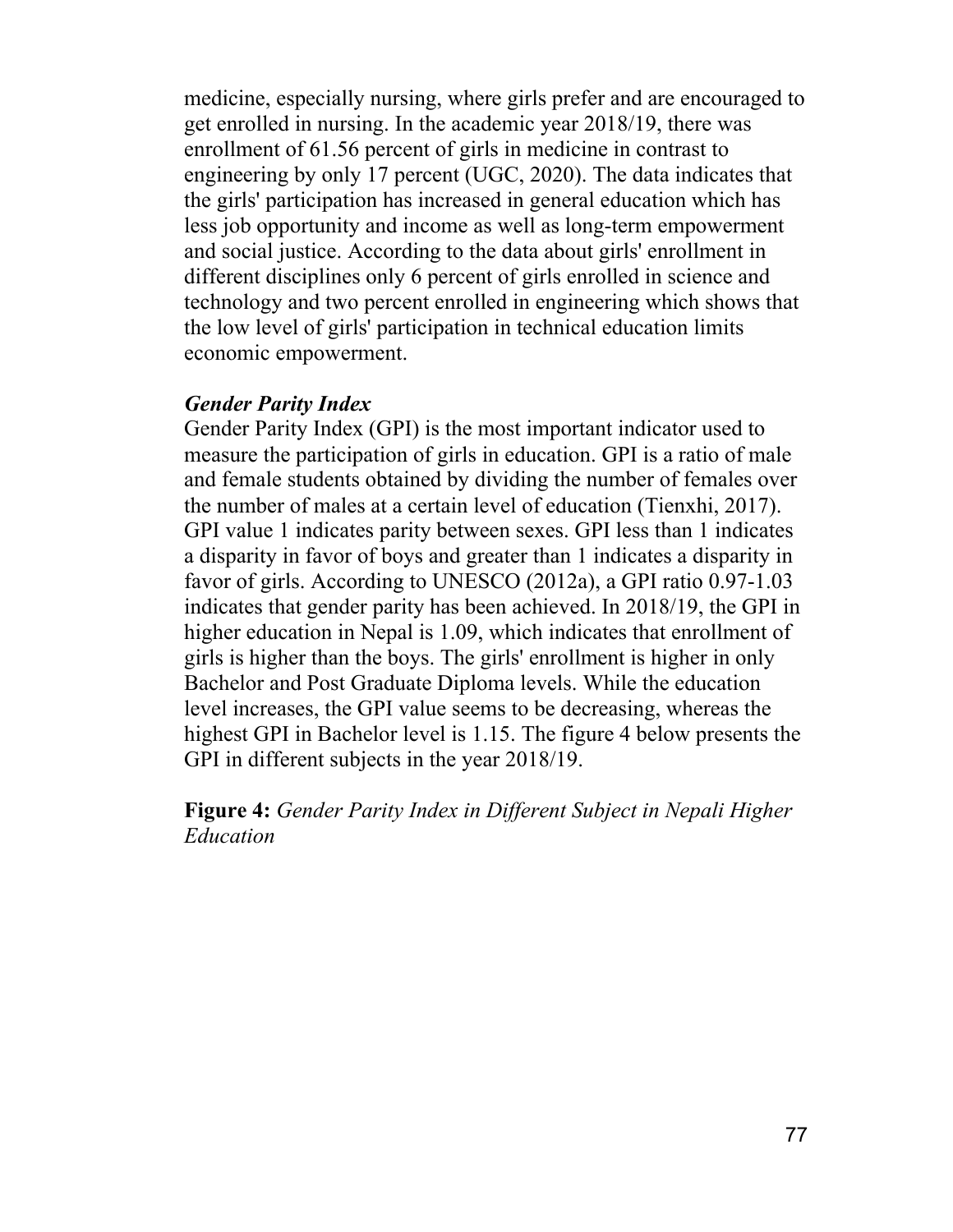



As shown in figure 4, the faculty of education has the highest GPI, i.e. 1.76, whereas engineering has the lowest, i.e. 0.20. As categorized in general and technical subjects, medicine has higher GPI than others, but it is the effect of nursing courses.

Similarly, community campuses have higher value of GPI (1.83) than private and constituent campuses. Constituent campuses offering higher education at low cost and located in urban areas have the lowest GPI of 0.80. Total GPI 1.09 could not show the real disparity among the different social dimensions.

#### **Discussions and implication**

Only enrollment is not sufficient for the girls' education initiative and equality. Despite the overall progress in the data of the enrollment, the girls remain lower than the boys of the underprivileged and disadvantaged population, particularly in province two, Karnali and Sudurpaschim. As mentioned in the Education Commission Report 2018, there is a huge gap in enrolment between rich family women and poor family women. The report further elaborated the girls' enrollment of different groups like 69 percent of the girls' from Bhramin and Chettri, 12 percent from Newar, 14 percent from ethnic, one percent Dalit, and four percent Madhesi. It indicates that the disparities among different groups reveal other social disparities in terms of social, economic, political and so on.

The World Development Report (2012) mentioned that greater gender equality should remove the barriers that prevent girls from schooling and learning (World Bank, 2011). Equal access is one prerequisite condition for girls' participation in education. However, the learning disparity in secondary education has been hindering the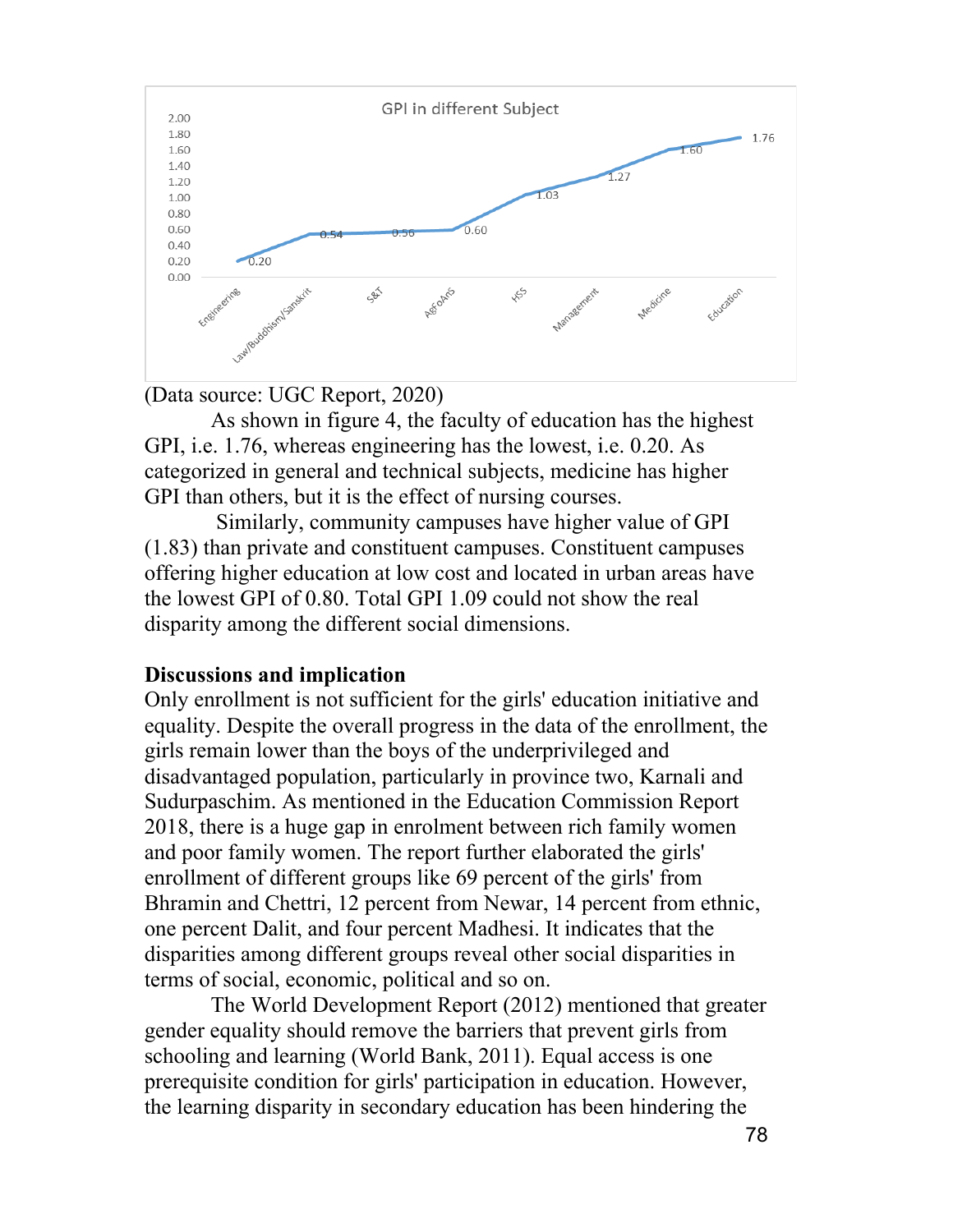higher education opportunity for girls. Gender friendly environment, unbiased teaching-learning materials, equal learning opportunity, and gender-friendly teaching-learning activities could contribute to the quality of the education. Stereotypical behavior of the society like girls are other's property, educating the girls takes benefit from the next family, society is not ready to provide better education to girls in school and higher education. The trend of sending boys to private schools and girls to community schools has been hindering enrollment in technical higher education.

A low level of learning achievement of girls has posed multiple negative impacts not only to enroll them in technical higher education but also to decline their self-confidence. While the girls' achievement is poor, then the family pushes them for early marriage rather than providing education. Bista (2004) argued that 'parents intend to marry them off early to avoid the extra economic burden and perceive only dubious advantages from educating girls (p.7).' Low achievement in school education is also a factor contributing to the prevalence of early marriage in the rural areas. This is the grim reality in the rural areas. Higher education institutions, offering general subjects, particularly education, are located in the rural areas. The faculty of education has no strict criteria to enroll the students, so more married girls are enrolled in this discipline in the rural areas. One campus, offering higher education in rural areas of province 2, has twelve married females out of 17 enrolled in graduate courses (Shilapatra, 2019). This is one positive aspect of the higher education institutions located in the rural areas. But a pertinent question arises here: why are those girls studying education more than other subjects?

Gender equality in education is not only the matter of girls' empowerment but also the matter of social justice and human rights. Better education is vital for achieving a peaceful, inclusive, resilient, and protective environment. Gender equality is measured by Gender Parity Index. Nepal has achieved equal GPI in school and Higher education. However, UNESCO (2016) argued that achieving gender parity in education does not necessarily translate into gender equality in economic activities and employment opportunities. So, higher education provides equal opportunity to girls and boys for decent work. Counting the number and percentage is not sufficient for girls' education and equality. The most important aspects are equal learning opportunities, equal access to decent work, employability, income, decision-making role, representation in government, and other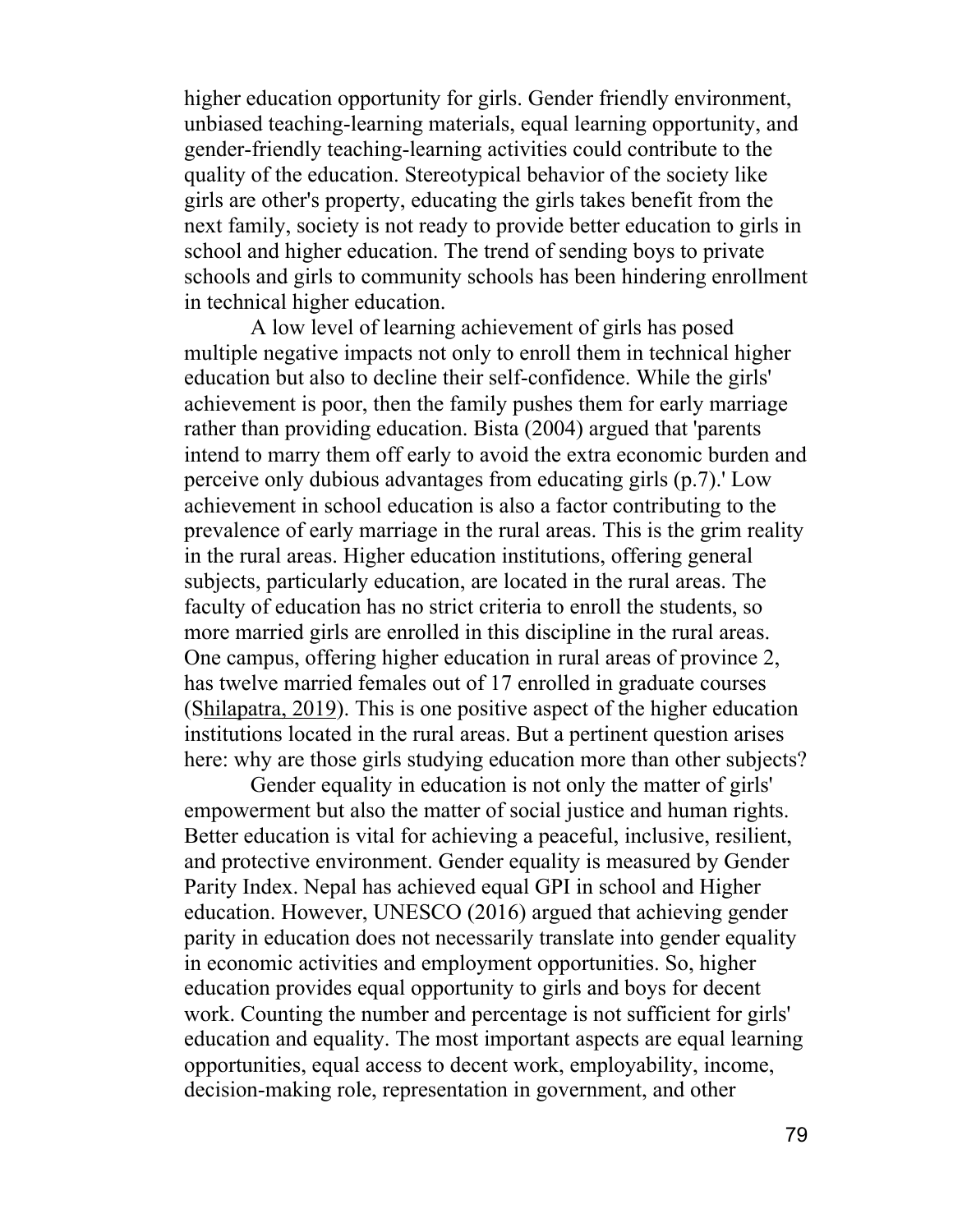political, social, and economic activities. Acharya (2007) argued that education itself reproduces the discriminatory attitudes and practice of the wider society; resulting in greater risk of drop-out and noncompletion of education and low level of learning. The remarks of the author point out the social disparity faced by underprivileged students, particularly girls. In this regard, educational organizations should be sensible to create a gender-friendly teaching-learning environment. To this end, providing equal learning opportunities can contribute to ensure better higher education.

Formal education of good quality equips individuals with skills and knowledge to become more productive (UNESCO, 2016). Only the enrollment percentage and GPI value is not sufficient for gender equality and empowerment. As mentioned by Acharya (2007), addressing equity in access and equity in quality are complex to achieve. Existing programs and policies are not sufficient for addressing the vulnerable and excluded groups. It requires special attention and context-specific intervention. Gender equality should be translated into employability, income, meaningful participation in governance, and a gender-friendly society.

Gender equality in education is also linked to the right to education and important means of improving other social and economic outcomes (UNESCO, 2012b). Similarly, achieving gender equality requires an approach that 'ensures that girls and boys, women and men not only gain access to and complete the education cycles, but are empowered equally in and through education (UNESCO, 2016). It is necessary to remember that there is no inherent difference in the capacities to learn by boys and girls but the learning environment in school and society contributes to creating the learning gap. To increase the girls' participation in technical higher education, the learning achievement of girls in secondary education should be improved. Similarly, the establishment of higher education institutions, offering technical education in rural areas at low cost, can attract the girls towards it. Among the three types of higher education institutions, almost 80 percent of constituent campuses are located in the city areas. Private higher education institutions that charge more fees and provide better learning opportunities are also located in the urban areas. Community campuses located in rural areas offering general education have a lower graduation rate than the private campus located in urban areas. Disparities between the graduation rate of private and constituent campuses and their location have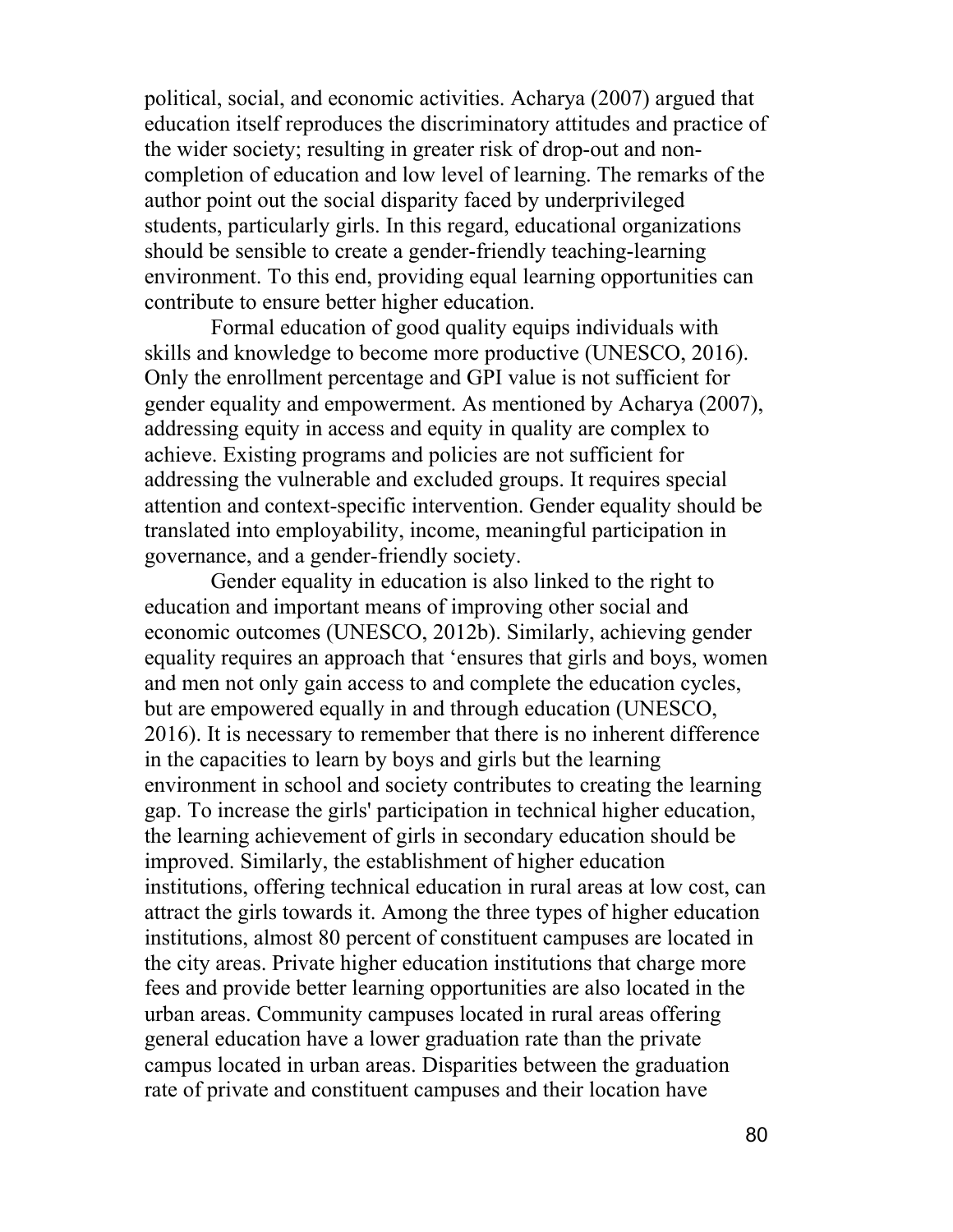created gender inequality. The graduation rate has also shown the disparities. Girls are enrolled in faculty of education more but the graduation rate is very low, i.e. 16 percent. This is an indication of the disparities in learning.

## *Girls in technical education*

Hu (2020) mentioned the percentage of women researchers in software development and artificial intelligence research as six and twelve respectively. Only six percent of the girls are studying science and technology in Nepal 2020 (UGC, 2020). Trusz (2020) claimed that females prefer humanities/social studies and males prefer science and technology. It seems to have become a global issue. Trusz (2020) further stated that teachers' expectancies regarding female students' achievement in mathematics and their own self concept of abilities predict choosing science and technology for the future career. Time span on learning has also been an affecting factor in the achievement and it correlates to the subject selection for the study. Hu (2020) further elaborated the issue of female participation in science and technology stating the disparity in the field being male-centric, thereby promotes gender discrimination and inequality. Trusz (2020) elaborated the consequences of the subject selection by boys and girls "translates into eventual outcomes on the market in terms of employment opportunities, matched to their satisfactory earning (p. 635)". So many social, cultural, economic and political factors influence the gender discrimination and biases in society. Girls spend more time in household chores than boys in the Nepalese context because the social belief system is that boys can go outside for income, whereas girls should remain at home. This disempowering social practice has discouraged girls from getting enrolled and continuing their education.

The UNESCO Institute of Statistics (2017) estimates that globally only 35 percent of women are involved in science, technology, and innovation. Similarly, McCarthy (2015) explored the linkage between gender difference in learning achievement and female participation in science, technology, engineering and mathematics. The percentage of female teachers in schools and involvement of women in the field of science and technology somehow influence the orientation of the selection of the subject in school and higher education. The higher level of learning achievement contributes to developing self-confidence. Sen ( 1999)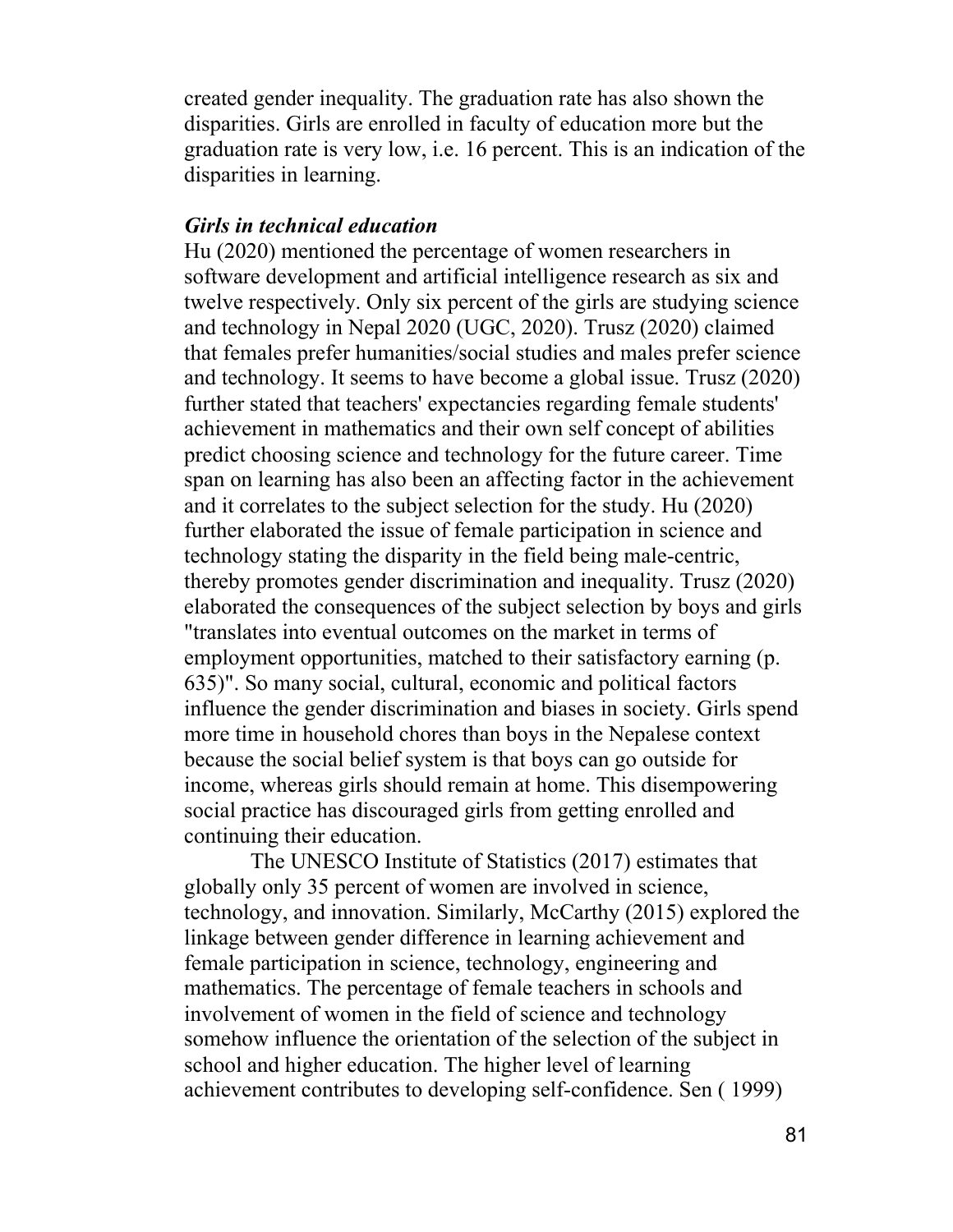stresses that human capability is also influenced by girls' empowerment. True empowerment comes from the opportunity for decent work and income opportunities.

To achieve the global aspiration of greater gender equality in every sector of the state and society, the entire education system needs to be flexible and inclusive so as to ensure equal learning opportunity. Without addressing the complex dynamics of social, economic, and political exclusion and gender discrimination, it is rather tough to create a gender-friendly global society. In a similar vein, Lockheed (2010) further stated the relevancy of the school, curriculum, and quality learning support to social mobility for the excluded girls. In order to provide equal learning opportunities, different learning modalities and empowering education systems should be developed and implemented.

#### **Way forward**

Gender Parity Index of higher education indicates that the enrollment of girls is higher than that of boys but many forms of disparities exist there. To achieve gender equality in every sector of the society, it is necessary to reduce the disparities between different academic groups. To increase the girls' participation in technical subjects, it is important to expand the opportunity to get better employability opportunities and higher income. Several efforts are made and programs are implemented for ensuring the girls' participation and their empowerment. Even if there is no such discrimination from the legal perspective, but the social, cultural, economic, political factors play a role in limiting the girls' empowerment in many facets. So technical education should be available in the rural areas at low cost in order to enhance learning achievement and provide equal learning opportunities. Availability of resources and equipment can stimulate the interest in technical education, so the opportunity to get exposure to technical education should be made available. Classroom teachinglearning activities should be gender friendly by teacher. Teaching learning materials should be developed targeting the girls' motivation to learn. Hostel and required stipend should be made available based on priority to marginalized and disadvantaged groups. McCarthy (2015) suggested that career counselling and mentoring opportunities should be expanded, and gender responsive teaching strategy, and resource materials should be available in schools. Gender-friendly physical infrastructure, gender-friendly teacher behavior, gender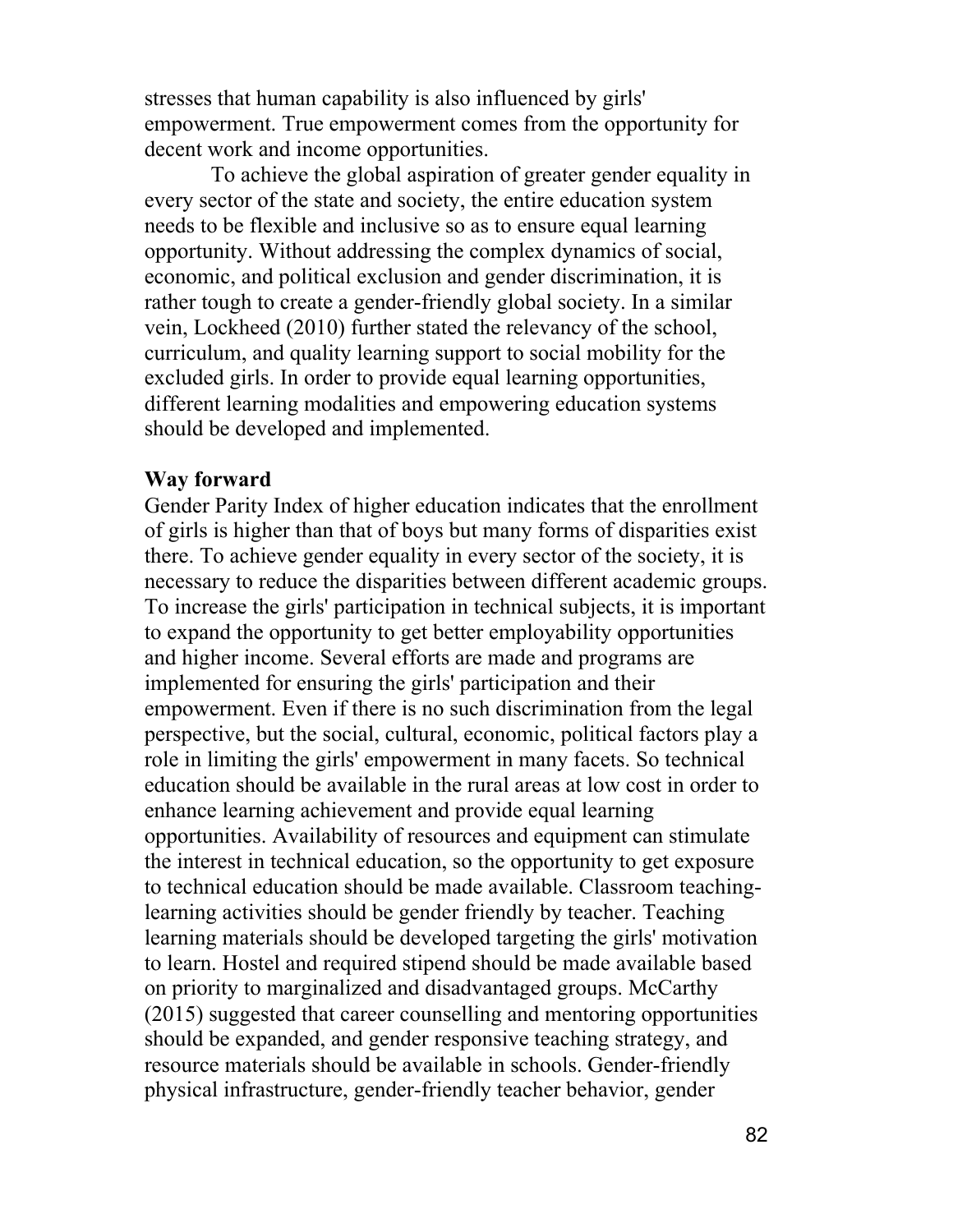responsive curriculum and content are the essential components in the educational institutions. Targeted interventions should be implemented for marginalized and disadvantaged girls to promote gender equality and access to education.

## **Conclusions**

Decades of advocacy, policy work, law reform, investment, and other targeted interventions have brought about a substantial achievement in girls' enrollment at both school and higher level of education in Nepal. There are still several disparities pertaining to enrollment and learning. Multiple reasons such as high rate of poverty, socio-cultural belief system, gender-based violence, geographical location, minority, and disability are the key obstacles for the girls to get quality education. To achieve the goals of gender equality in every sector, a gender-disaggregated data system should be developed and implemented. Girls' participation in science and technology is not only the issue of Nepal, it is also a global issue. Promoting the quality of the community campus and community school can reduce the disparity to some extent. So, targeted interventions and equitable learning opportunities are necessary to achieve gender equality.

## **Reference**

- Acharya, S. (2007). *Social Inclusion: Gender and Equity in Education Swaps in South Asia*. *Nepal Case Study.* UNICEF.
- Bista, M. (2004). *Review of Research Literature on Girls' Education in Nepal. https://un.info.np/Net/NeoDocs/View/1305*
- Hu, Y. (2020, December 4). *Why gender discrimination in the tech field exists*. Tech Collective. https://techcollectivesea.com/2020/12/04/why-genderdiscrimination-in-the-tech-field-exists/
- Lockheed, M. (2010). *Gender and social exclusion. https://unesdoc.unesco.org/ark:/48223/pf0000190248/PDF/19 0248eng.pdf.*
- McCarthy, R. (2015). *A complex formula for girls and women in science, technology, engineering, and mathematics in Asia*. https://unesdoc.unesco.org/ark:/48223/pf0000231519\_eng
- National Education Commission (1992). *National education commission report 1992*. Kathmandu.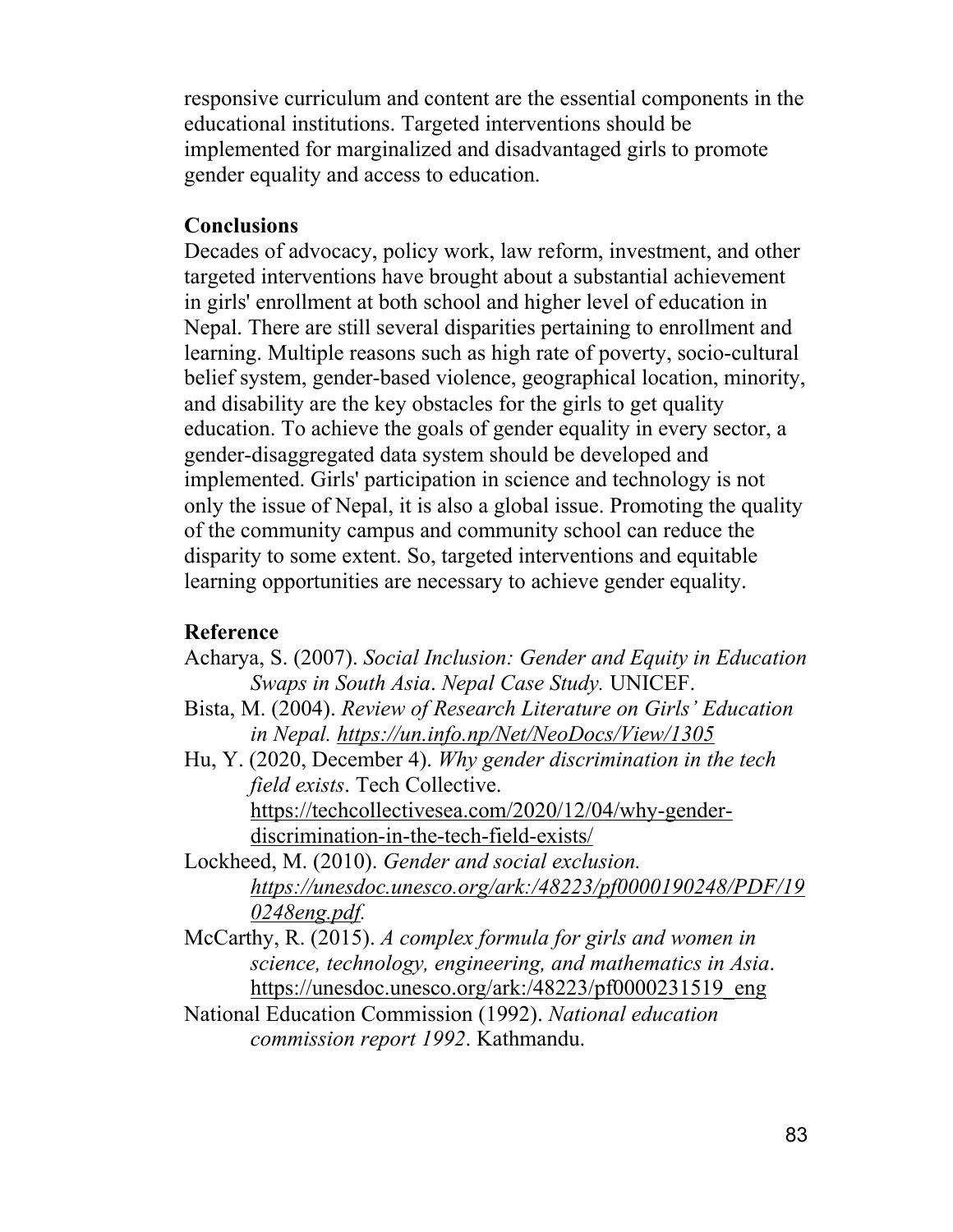- National High Level Education Commission (2018). *National education commission report 2018*. Ministry of Education, Science & Technology.
- National Planning Commission (2020). *The fifteenth plan*. https://www.npc.gov.np/images/category/15th\_plan\_English\_ Version.pdf
- Sen, A., (1999). Development as freedom. New York Times.
- Sharma, G. (2001). History of education Nepal [Nepalko Shiksha Itihas). Makalu Publications. Kathmandu.
- Shilapatra. (2019, April). Taking higher education by the sister of law. https://shilapatra.com/detail/3174
- The World Bank (2018). *The high cost of not educating girls.*https://openknowledge.worldbank.org/handle/10986/299 56
- The World Bank (2011). *Gender equality and development*. https://openknowledge.worldbank.org/handle/10986/4391
- Tienxhi, J. Y. (2017). The gender gap in Malaysian public universities: examining the 'lost boys'. *Journal of International and Comparative Education, 6*(1), 1-16. doi: 10.14425/JICE.2017.6.1.0116
- Trusz, S. (2020). Why do females choose to study humanities or social sciences, while male prefers technology or science? Some intrapersonal and interpersonal predictors*. Social Psychology of Education.* 23, 615-639.
- https://doi.org/10.1007%2Fs11218-020-09551-5 UNESCO (2012a). *World Atlas of Gender Equality in Education*. http://www.uis.unesco.org/Education/Documents/unesco
	- world-atlas-gender-education-2012.pdf.
- UNESCO (2012b). Youth and skills: putting education to work. EFA global monitoring report 2012. UNESCO.
- UNESCO (2016). Gender Review: Creating a sustainable future for all. http://gem-report-2016.unesco.org/en/gender-review/
- University Grants Commission (2012). *Education Management Information System* 2010/11.
- University Grants Commission (2013). *Education Management Information System* 2011/12.
- University Grants Commission (2014). *Education Management Information System* 2012/13.
- University Grants Commission (2015). *Education Management Information System* 2013/14.